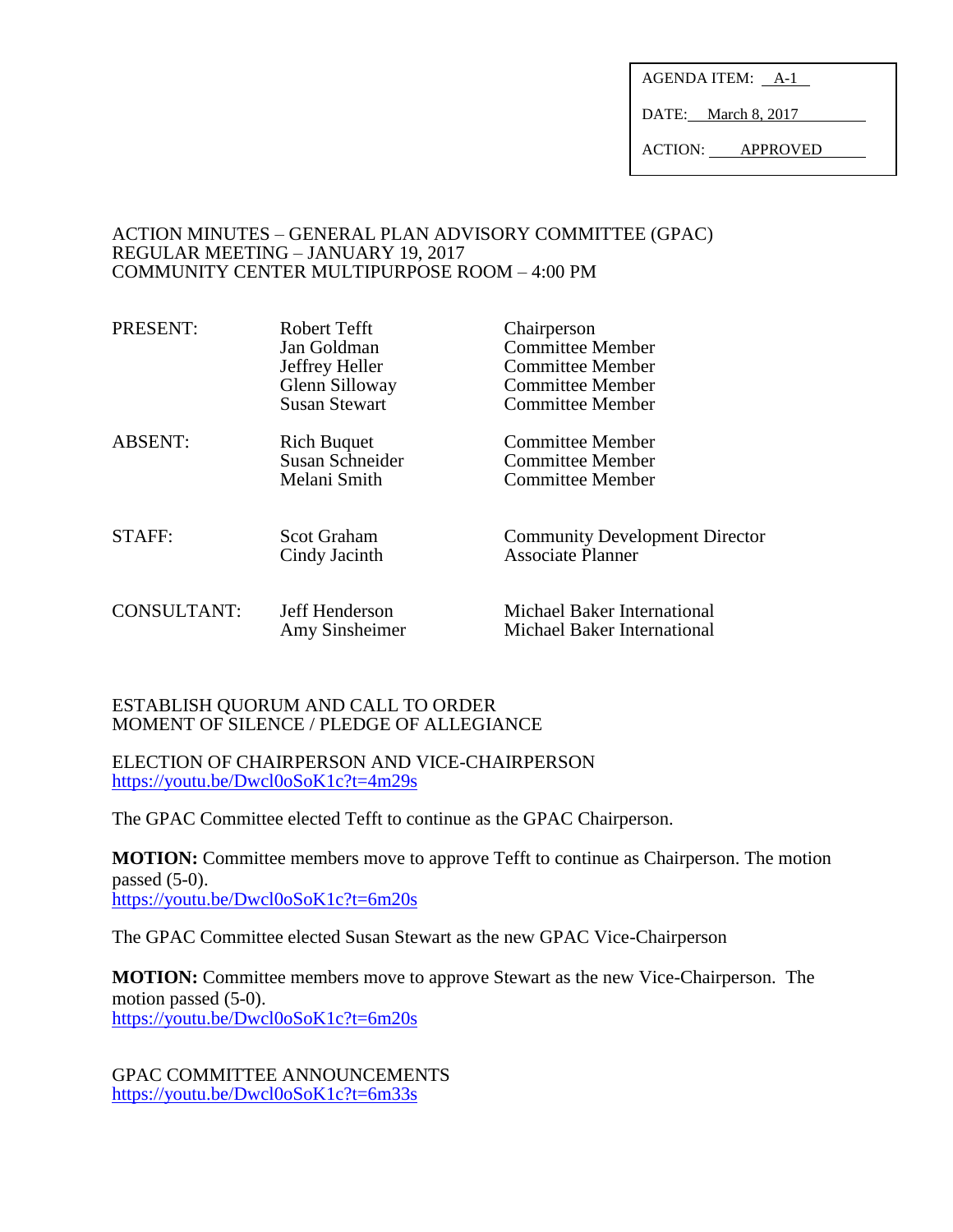ACTION MINUTES – GENERAL PLAN ADVISORY COMMITTEE (GPAC) REGULAR MEETING – JANUARY 19, 2017

Committee member Silloway announced the Morro Bay Open Space Alliance will be a sponsoring a public workshop on January  $26<sup>th</sup>$ , 6:30 p.m. at the Morro Bay Community Center.

Chairperson Tefft announced there will be a public workshop next week for the Downtown Waterfront Specific Plan and General Plan is scheduled on February  $2<sup>nd</sup>$ , 5:30 p.m. at the Morro Bay Community Center.

PRESENTATIONS – Morro Bay Open Space Alliance <https://youtu.be/Dwcl0oSoK1c?t=7m49s>

Janet Gibson, Vice- Chairperson of Morro Bay Open Space Alliance, presented her report.

PUBLIC COMMENT PERIOD <https://youtu.be/Dwcl0oSoK1c?t=16m59s>

Ed Griggs, 539 Whidbey St., passed out copies of the existing General Plan map. Griggs spoke about the zoning shown on the map and stated the current plans show the area near the fuel tanks zoned as R-2 (Duplex Residential) instead of R-1 (Single Family Resident) as indicated originally. Griggs would like to keep the area as an R-1.

Richard Doerflinger, Tahiti St., stated he doesn't think the new development near the fuel tanks fits into the "guiding principal" of the Planning Division. New development should fit into the small scale of the community. Doerflinger is hoping the decision maker will keep the guiding principal in mind.

Victor Montgomery, Chevron representative, stated Chevron has continued conversations with the City, County and Conservancy agencies regarding the future of the property. Montgomery stated on February 13<sup>th</sup>, there will be a discussion set with land conservancy of SLO, Trust Republic Lands and the County to discuss the long term use of the property.

Kristen Headland, 498 Yerba Buena St., spoke of the development of land on 3300 Panorama. Headland stated the General Plan has changed the area to an R-2 zone. Headland reviewed other issues the neighborhood will see if more homes are developed in the area.

Robert Walker, 523 Whidbey St., stated he was confused about what the zoning is supposed to be in the area around the fuel tanks. Walker stated it wouldn't be compatible with the surrounding areas and noted he agreed with Headland about the issues if the area was developed as an R-1 zone.

Carol Walker, 523 Whidbey St., strongly recommended the area be kept as an R-1 zone in order to keep the consistency in the neighborhood.

Tina Metzger, Nutmeg Ave., stated she is concerned alternative 1 doesn't make study area #2, located east of Morro Bay, an open space recreation and would like to know why not keep it as agricultural.

Chairperson Tefft closed the Public Comment period. <https://youtu.be/Dwcl0oSoK1c?t=42m11s>

Graham stated the zoning for the area of the fuel tanks is already R-1 and noted there was an error on the map compared to the land use map.

Discussion between Committee and staff; will need to resolve the inconsistency of the General Plan land use map versus zoning map.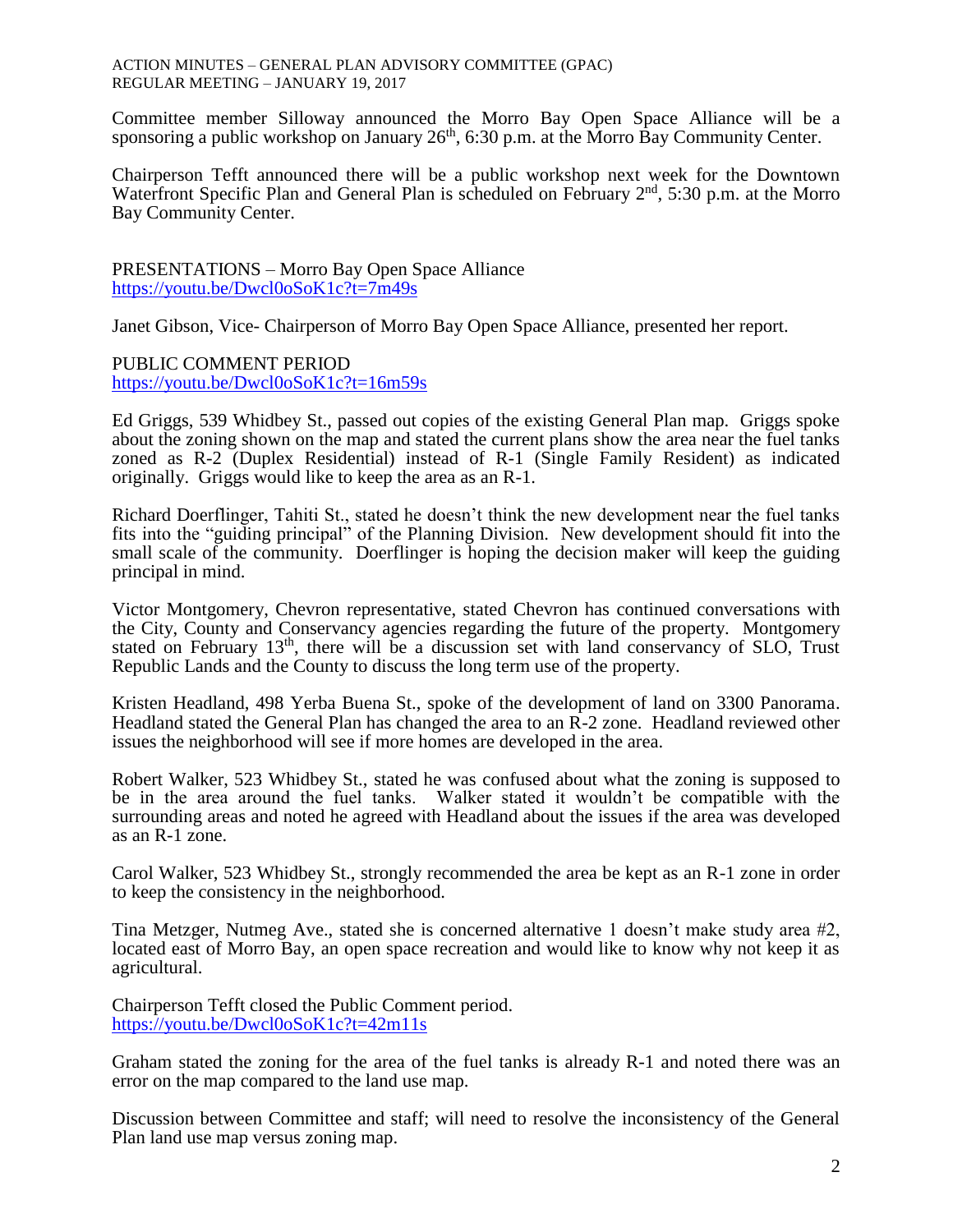- A. CONSENT CALENDAR NONE
- B. UNFINISHED BUSINESS NONE
- C. NEW BUSINESS <https://youtu.be/Dwcl0oSoK1c?t=45m18s>

Henderson reviewed the Presentation Outline.

Henderson announced there will be a workshop for the General Plan/ LCP Coastal Program update and Downtown Waterfront Strategic Plan on February  $2<sup>nd</sup>$ , 5:30 pm at the Morro Bay Community Center, Multipurpose room.

- C-1 Michael Baker International Presentations Power Point Presentation Attached
	- 1. Status Update (Jeff Henderson) <https://youtu.be/Dwcl0oSoK1c?t=45m34s>
	- 2. Land Use Alternatives Process (Jeff Henderson) <https://youtu.be/Dwcl0oSoK1c?t=53m56s>
	- 3. Existing and Proposed Land Use Designations (Amy Sinsheimer) <https://youtu.be/Dwcl0oSoK1c?t=55m23s>
	- 4. Opportunity Sites (Jeff Henderson and Amy Sinsheimer) <https://youtu.be/Dwcl0oSoK1c?t=1h19m11s>
	- 5. Study Areas (Jeff Henderson and Amy Sinsheimer) <https://youtu.be/Dwcl0oSoK1c?t=1h22m42s>

## D. COMMITTEE MEMBER CLOSING COMMENTS <https://youtu.be/Dwcl0oSoK1c?t=3h2m35s>

Committee member Heller stated he is not familiar with the areas on the map and suggested staff bring a pointer and a bigger map so it would be easier to see.

# E. COMMUNITY DEVELOPMENT DIRECTOR/MICHAEL BAKER INTL. **COMMENTS** <https://youtu.be/Dwcl0oSoK1c?t=3h3m19s>

Graham announced there will be a goal setting workshop on January  $31<sup>st</sup>$  at the Vet's Hall, 5:30 pm.

Henderson reminded the Committee of the General Plan/ LCP Workshop on February  $2<sup>nd</sup>$ .

F. ADJOURNMENT

The meeting adjourned at 6:00 p.m. to the regular GPAC Committee meeting on February 16, 2017 at 4:00 p.m., Veteran's Memorial Building.